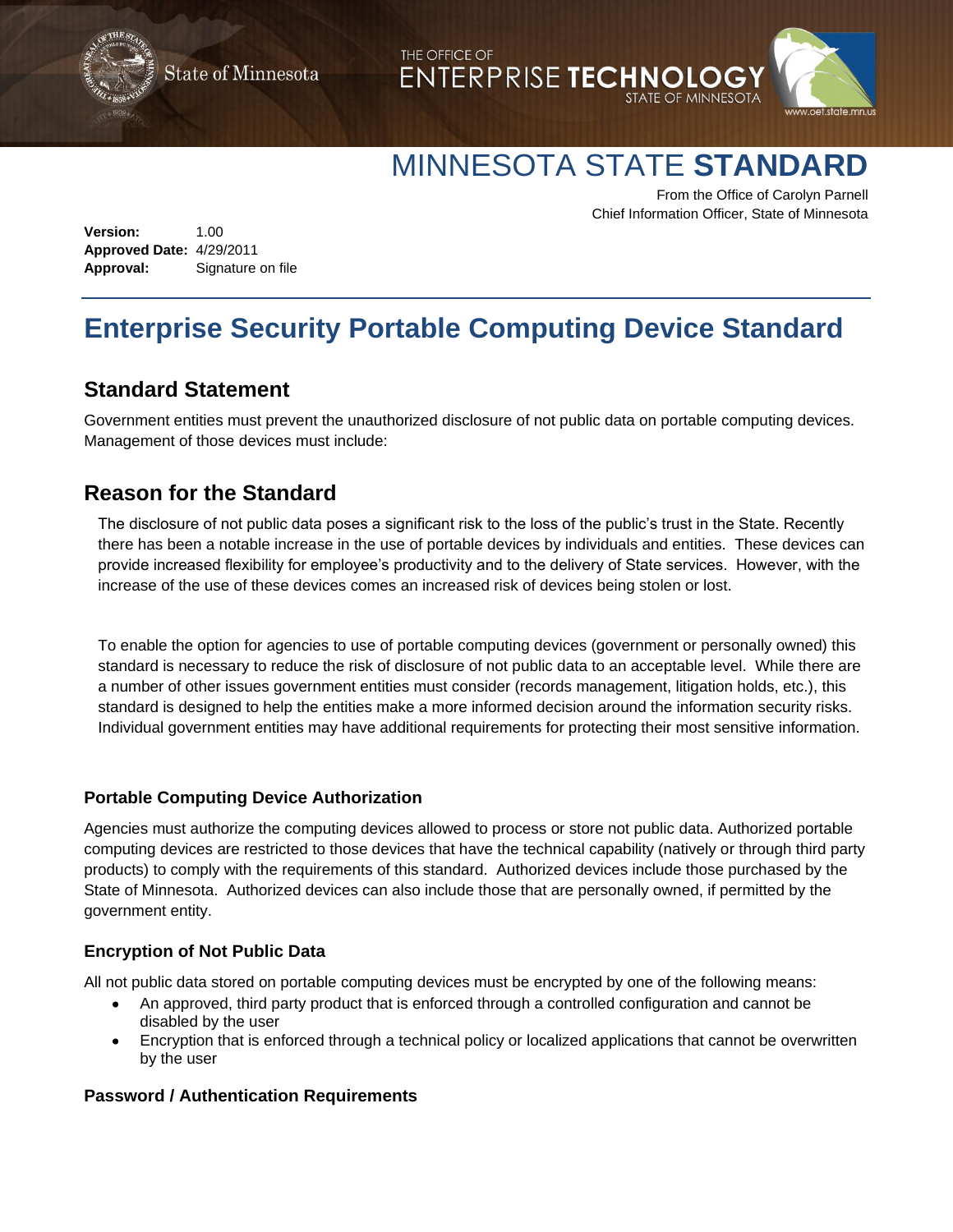All portable computing devices that contain not public data or synchronize with services that can access not public data must protect the data with user authentication. See **Appendix A** for authentication requirements by device type.

### **Remote Data Wipe**

Portable computing devices that only use a Personal Identification Number (PIN) for authentication must have the capability to:

- Be remotely erased (or "wiped) by the agency or service provider
- Automatically erase all data after a set amount of authentication attempts

### **User Agreements**

All users of portable computing devices must sign-off and agree to the following requirements

- To physically protect the portable device when away from a secure location
- Proper escalation and notification procedures for when a portable device is lost or stolen, including the need to notify their agency before notifying a third party (e.g., AT&T, Sprint, etc.)
- For users of personal devices, understanding and agreeing to the terms in a personal use agreement. These terms will give the State the authority to:
	- Remotely wipe data on the device, which potentially could include personal data  $\bullet$
	- Monitor activities on non-State devices  $\bullet$
	- Recover data or take possession of devices when legally necessary

### **Records Management and Data Practices Considerations**

To be in compliance with statutory requirements, government entities extending data to portable computing devices must address record retention, record administration, and data practices requirements.

## **2.0 Roles & Responsibilities**

### **Office of Enterprise Technology (OET)**

- Maintain this document
- Provide guidance to government entities on any conflicts or questions pertaining to compliance with this standard
- Provide subject matter expertise to MMD on matters pertaining to this standard and appropriate product selection
- Fulfill the requirements of the Government Entity for OET

### **Government Entity**

- Provide awareness of the requirements of this standard to users and administrators of portable computing device
- Authorize usage and approve connectivity to entity resources from portable computing devices
- Maintain signed agreements from users
- Maintain an escalation process to ensure lost or stolen devices are addressed promptly
- Create and maintain policies and procedures for using portable computing devices
- Determine and accept additional business risk for records management, litigation hold, and other regulatory or legal requirements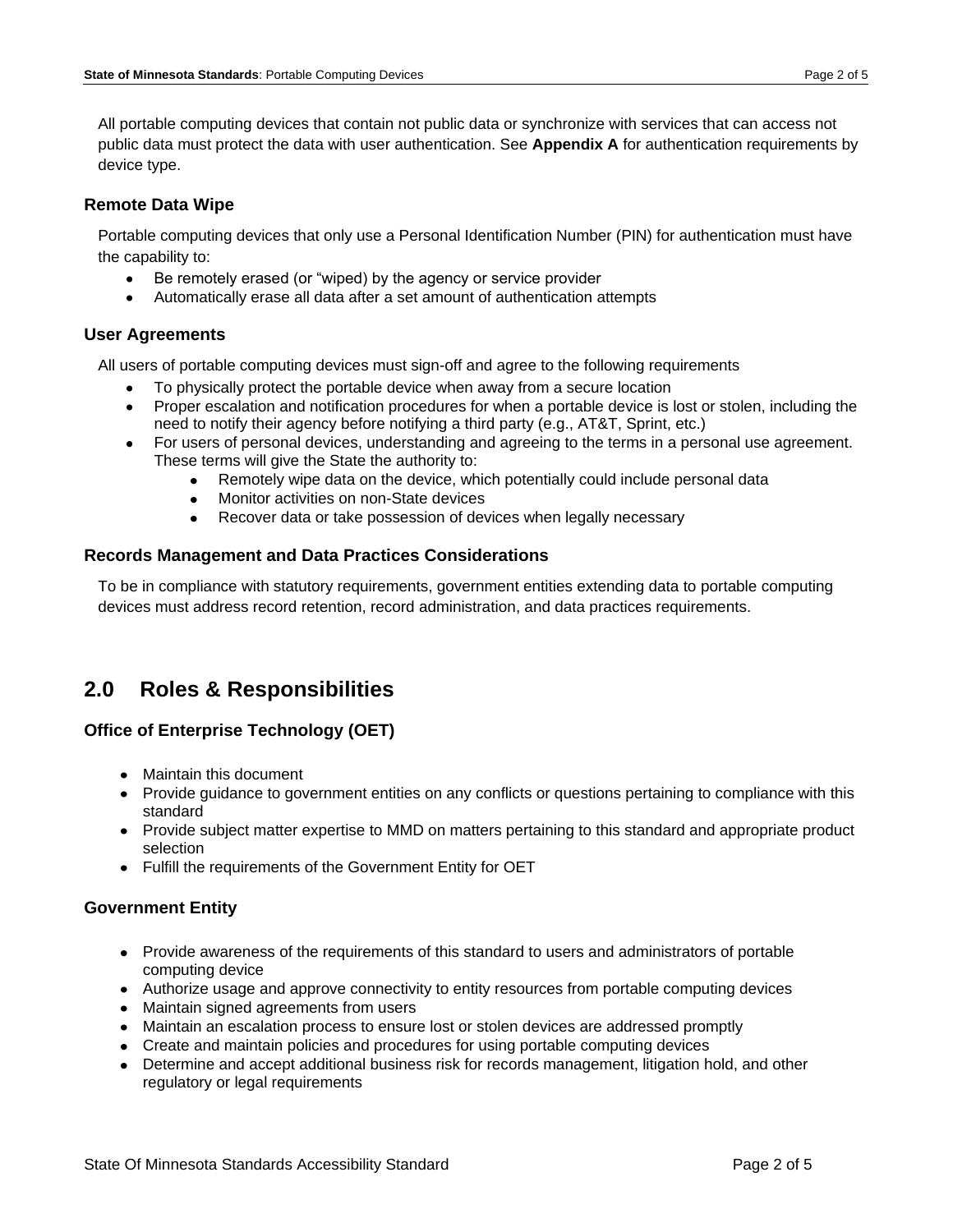# **Related Information**

### **Applicability and Exclusions**

This standard is applicable to the government entities in the Executive Branch identified in the [Enterprise](http://www.state.mn.us/portal/mn/jsp/content.do?programid=536911238&id=-536891917&agency=OETweb)  [Security Program Applicability Standard 2009-06.](http://www.state.mn.us/portal/mn/jsp/content.do?programid=536911238&id=-536891917&agency=OETweb) It is also offered as guidance to other government entities outside the Executive Branch.

Agency Heads, Responsible Authorities, Chief Information Officers, Chief Information Security Officers, Data Practices Compliance Officials, and their designees who are responsible for responding to, management of, and reporting on entity security controls and/or compliance with data practices and records management laws must be aware of this standard.

The requirements of this standard must be incorporated into agreements with third parties to ensure proper controls are in place for protection of state information assets.

Devices connecting directly (wired or wirelessly) to an agency's secure network may have additional security control requirements that are beyond the scope of this standard.

Devices connecting to government entity services that do not process or store Not Public data on the device are excluded from this standard.

This standard supersedes the "**Enterprise Security Policy on Portable Computing Devices 2006-04**" policy.

### **Regulatory, Policy, Standards, & Guideline References**

Minnesota Statutes 2007 Chapter 16E [\(Office of Enterprise Technology\)](http://www.revisor.leg.state.mn.us/revisor/pages/statute/statute_chapter_toc.php?chapter=16E) Minnesota Statutes, Chapter 13 (Data Practices Act) Minnesota Statutes, section 15.17 (Official Records Act) Minnesota Statutes, section 138.17 (Administration of Government Records) Enterprise Security Information Handling Policy Enterprise Security Authentication and Access Control Policy

### **Forms, Templates, and Procedures**

*Italicized* terms can be found in the [Enterprise Security Glossary of Terms](http://www.state.mn.us/portal/mn/jsp/content.do?subchannel=null&programid=536911238&sc3=null&sc2=null&id=-536891917&agency=OETweb)

Enterprise Security Exception Request Form

User Agreement Form Template

#### **Compliance**

Compliance with this standard is required with approval date of the standard.

Terms in *italics* can be found in the Enterprise Security Glossary document.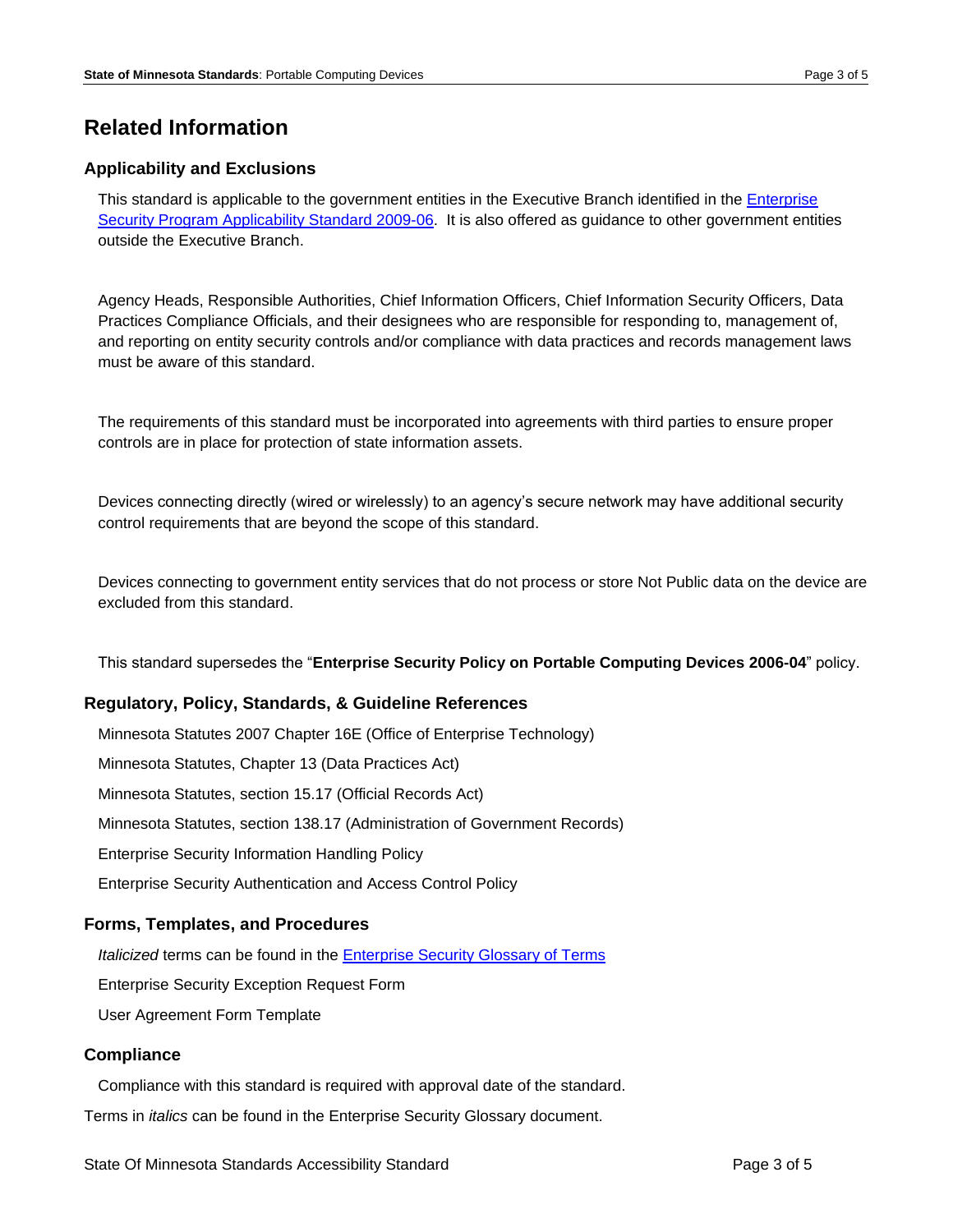# **Appendices**

## **Appendix A:**

The following chart defines the authentication requirements for different device types:

| <b>Device Type</b>                       | <b>Authentication Requirements</b>                                                                                                                                                                                                                                                                                                                                                                                                                                                                                                                                                             |  |
|------------------------------------------|------------------------------------------------------------------------------------------------------------------------------------------------------------------------------------------------------------------------------------------------------------------------------------------------------------------------------------------------------------------------------------------------------------------------------------------------------------------------------------------------------------------------------------------------------------------------------------------------|--|
| Laptop / Tablet<br>(Broad Remote Access) | Users must authenticate to the device with the following password<br>requirements:<br>Length of 6 or more characters<br>Contains at least one letter and one number<br>Expires at least every 90 days<br>Cannot be changed by user for 7 days<br>Cannot be reused for at least 15 changes<br>Locks account after 10 attempts<br>Requires administrative support to unlock account<br>Inactivity lockout at 15 minutes<br>Devices used to gain Remote Access must also:<br>Use two-factor authentication to connect users to the network<br>Connect through an approved, encrypted VPN solution |  |
| Smart-Phone / Tablet (Limited<br>Access) | Users must authentication to the device with the following personal<br>identification number (PIN) requirements:<br>Length of 4 or more numbers<br>Automatically wipes the stored data after 10 attempts<br>Inactivity lockout at 15 minutes                                                                                                                                                                                                                                                                                                                                                   |  |

"Broad Remote Access" is defined as the portable devices that have remote access to State resources which is equivalent to the user's access while on a government entity's internal, secure network (e.g., IPSec VPN, SSL VPN).

"Limited Remote Access" is defined as the portable devices that have access to a limited set of resources and leverages additional controls to ensure the security of State data (e.g., SSL encrypted data transmission by application, additional authentication by application, etc.)